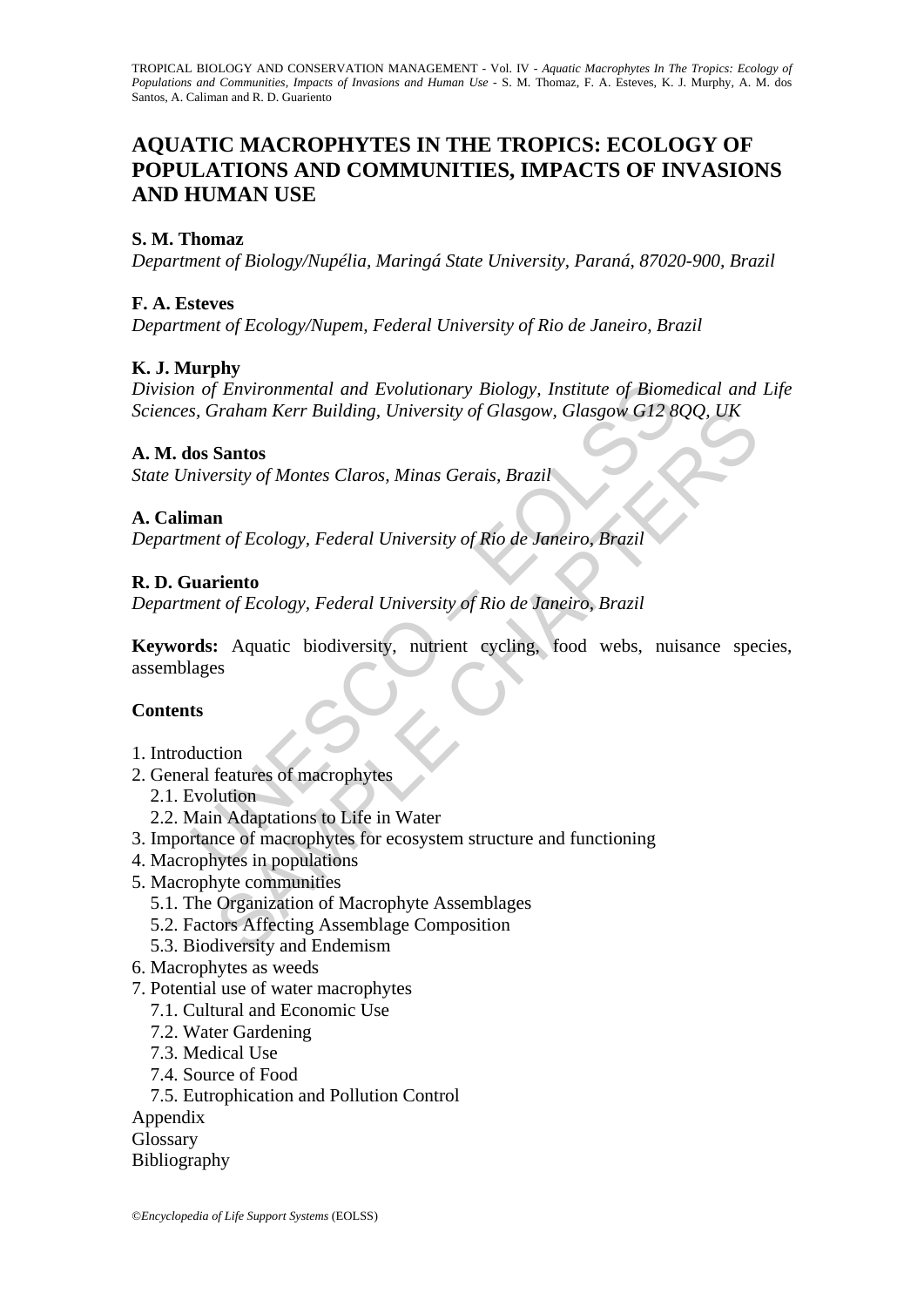#### Biographical Sketches

#### **Summary**

not as scale and anotal same can anotal is described for other groups of organisms, tropical areas are<br>at is described for other groups of organisms, tropical areas are<br>the highest number of species of macrophytes, in spit highest number of species of macrophytes, in spite of the limited informal<br>enchanisms underlying this pattern. Different to what was thought by the<br>mechanisms underlying this pattern. Different to what was thought by the<br> Aquatic macrophytes are key components of waterscape because they provide food (both as leaf matter and detritus), affect nutrient cycles and mainly because they increase the habitat complexity, which enhances biodiversity in littoral regions. All species of macrophytes belonging to high plants returned to water along their evolutionary history and several strategies to cope with limitations in this medium were selected along their natural history. These adaptations are especially apparent in submerged plants, which changed their physiology and anatomy to survive in a habitat where inorganic carbon is scarce and anoxia is common in sediments. In congruence with what is described for other groups of organisms, tropical areas are recognized by having the highest number of species of macrophytes, in spite of the limited information about the mechanisms underlying this pattern. Different to what was thought by the first ecologists, most tropical ecosystems have clear seasonality, in general associated with rain versus dry periods, leading to water level fluctuations and in oscillations of other physicochemical factors such as nutrients, underwater light and  $CO<sub>2</sub>$ . In conjunction, these factors affect macrophyte populations and the organization of assemblages. Biotic interactions are also important and strong herbivory (especially by buffalos) has been demonstrated to change dramatically aquatic plant communities all over the tropics. However, the high temperatures, typical of tropical areas, usually lead to increased rates of primary production and fast decomposition of macrophytes. High temperatures may also facilitate the development of these plants, and several native species have caused trouble for water usage in tropical areas. On the other hand, the commonest of macrophytes together with their fast biomass production make these plants very useful by man in the tropics, where they are used in religious rituals, food and waste treatment, among other purposes.

### **1. Introduction**

The term 'aquatic macrophytes' refers to large plants visible to the naked eye and having at least their vegetative parts growing in permanently or periodically aquatic habitats. These plants colonize a variety of aquatic habitats and can be divided into the following life forms: rooted submerged – plants that grow completely submerged and are rooted into the sediment (e.g. elodea, *Elodea canadensis*); free-floating – plants that float on or under the water surface (e.g. water hyacinth, *Eichhornia crassipes*); emergent – plants rooted in the sediment with foliage extending into the air (e.g. cattail, *Typha domingensis*); and floating-leaved – plants rooted in the sediment with leaves floating on the water surface (e.g. water lilies, *Nymphaea* spp). An additional two life forms have been proposed: epiphytes – plants growing over other aquatic macrophytes (e.g. *Oxycarium cubense*); and amphibious – plants that live most of their life in saturated soils, but not necessarily in water (e.g. *Polygonum* spp).

Macrophytes include macroalgae of the divisions Chlorophyta (green algae), Xanthophyta (yellow-green algae) and Rhodophyta (red algae) and the "blue-green algae" (more correctly known as Cyanobacteria); Bryophyta (mosses and liverworts); Pteridophyta (ferns); and Spermatophyta (seed-bearing plants). However, most of the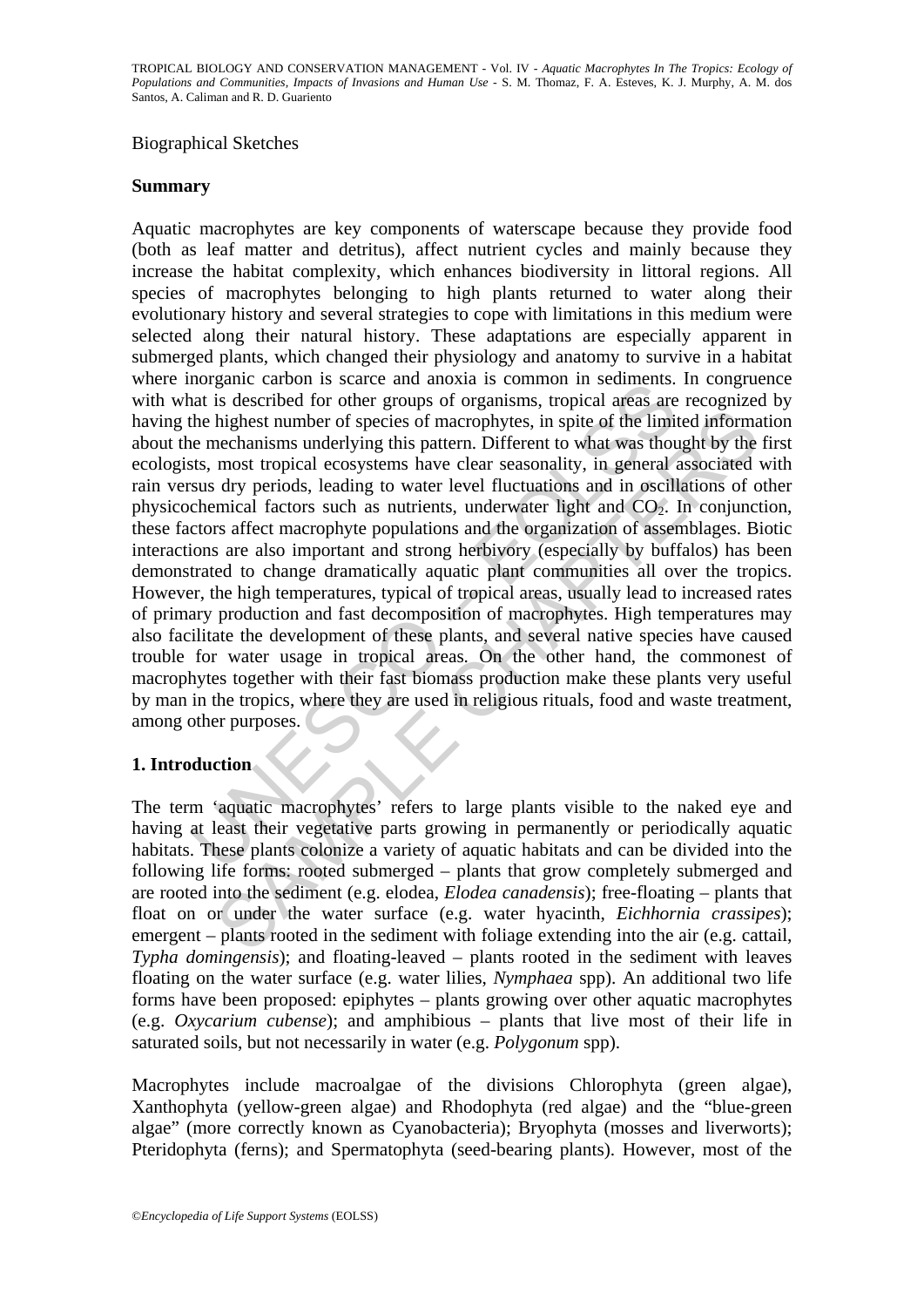literature devoted to freshwater macrophytes has investigated three major groups: the Charales (an order of Chlorophyta comprising large – up to  $2 \text{ m}$  – and relatively complex multicellular algae), together with the vascular plant groups, Pteridophyta and Spermatophyta.

Macrophytes colonize virtually all freshwater habitats, from the tiny "living ponds" provided by Bromeliaceae (e.g. *Utricularia* spp), to thermal springs (e.g. *Najas tequefolia*) and waterfalls (e.g. members of the Podostemaceae colonize even the giant Iguaçu Falls, Brazil/Argentina). Most rivers, lakes, lagoons and reservoirs are colonized to differing degrees by macrophytes, whilst wetlands are characterized as areas where macrophytes dominate.

on aquatic macrophytes, and especially their ecology, were the 1960s. The reasons are historical because the science of limned in north-temperate countries, where deep lakes are charater systems are amongst the least favor 1960s. The reasons are historical because the science of limnology primin morth-temperate countries, where deep lakes are characteristic; systems are mongst the least favorable of habitats to support any systems see, Cons Studies on aquatic macrophytes, and especially their ecology, were few in number before the 1960s. The reasons are historical because the science of limnology primarily originated in north-temperate countries, where deep lakes are characteristic: such freshwater systems are amongst the least favorable of habitats to support aquatic macrophytes. Consequently, phytoplankton was considered (correctly) as the main primary producer and pelagic food webs were prioritized in those studies. A great increase in the literature concerning macrophytes occurred after 1960, caused probably by the recognition that a great number, if not most, aquatic ecosystems were in fact shallow, with extensive littoral regions favorable for supporting aquatic macrophyte communities. A second factor was increasing recognition of the role played by macrophytes in the biodiversity-support functioning of freshwater systems: vital for many animal communities, such as aquatic invertebrates, fish and aquatic birds.

In this article it is not possible to cover all relevant topics in depth: the literature on tropical macrophyte ecology and management is too large for this to be possible. We utilize Neotropical ecosystems (which support the highest macrophyte diversity) for many of our examples but also include data from tropical and sub-tropical Australasia, Africa and Asia. Following the publication guidelines for this book, we cited only the 20 most used literature items for the article. However, we also used numerous other references which are provided in a separate table (see Appendix 1). The link of these references to each specific topic considered in our article will be provided by the first author (smthomaz@nupelia.uem.br) upon request.

## **2. General Features of Macrophytes**

### **2.1. Evolution**

Although still controversial, the origin of terrestrial plants is generally agreed to be from green algae of the order Charales, known as stoneworts. After colonizing the land, representatives of numerous different families returned to water, colonizing both freshwater and marine ecosystems, with good evidence for at least 211 (but probably more) independent colonization events of this nature having occurred.

It is interesting to note that angiosperms began the return to water very early in their evolutionary history. An analysis of the angiosperm phylogenetic tree shows the terrestrial shrub *Amborella trichopoda* as the first diverging lineage from the main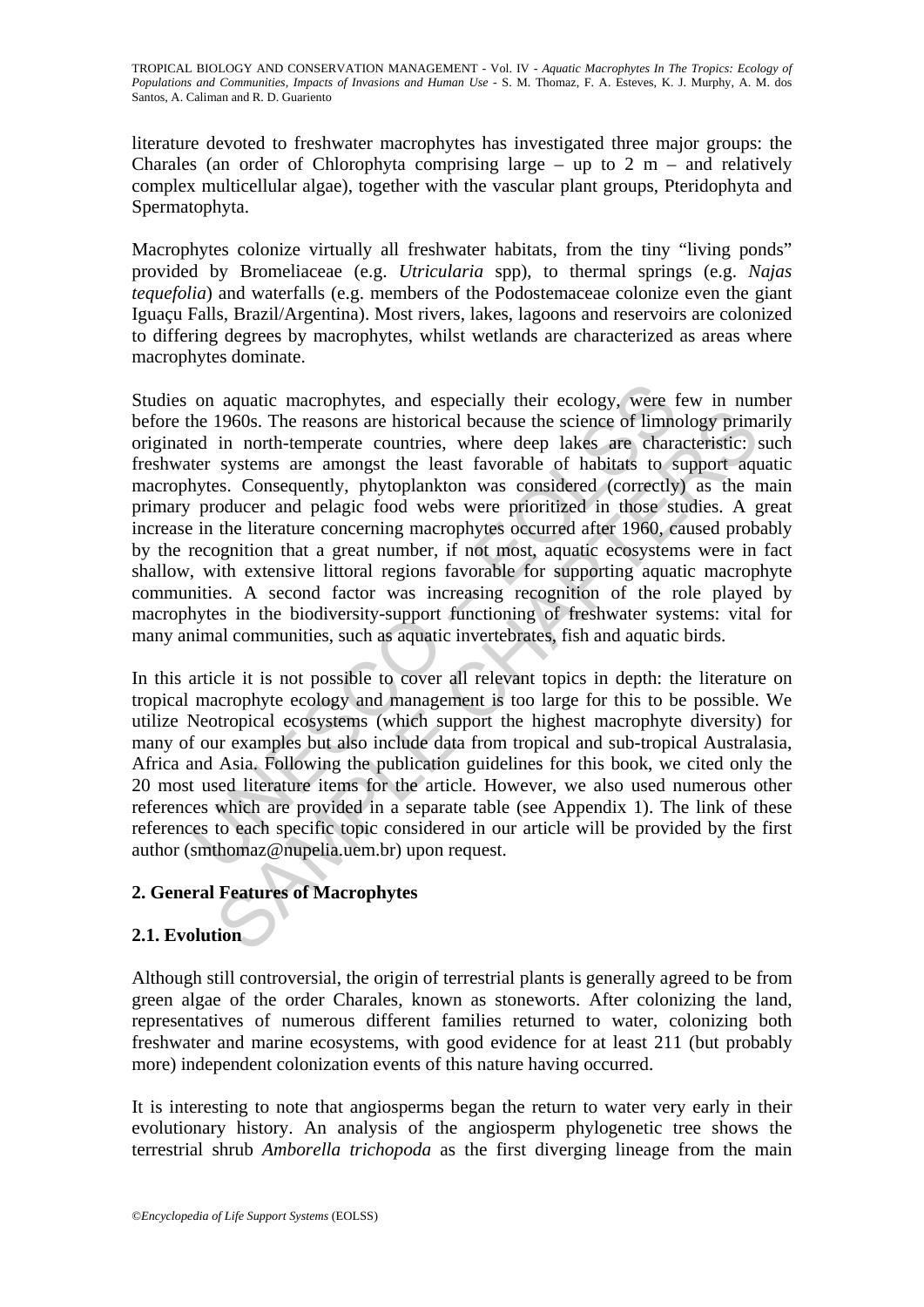branch of the angiosperm phylogenetic tree, but the families Cabombaceae, Nymphaeaceae and Hydatellaceae, which comprise only aquatic species, occupy the second basal lineage. Fossil material collected in the Vale de Agua locality (in a complex of clay pits situated in the Beira Littoral, Portuguese Basin) and in Crato (Northeast Brazil) confirms that water lilies have colonized this region since the Early Cretaceous (125-115 Mya). Thus, some adaptations found in extant submerged species, like aerial pollination and presence of stomata (see below), are interpreted only under an evolutionary perspective.

- -
- -
- -

TO ACCESS ALL THE **35 PAGES** OF THIS CHAPTER, Visit: http://www.eolss.net/Eolss-sampleAllChapter.aspx

#### **Bibliography**

Ali, M.M., Murphy, K.J., and Abernethy, V.J. (1999). Macrophyte functional variables v. species assemblages as predictors of trophic status in flowing waters. *Hydrobiologia* 415, 131-138. [This paper brings an interesting example of how to use macrophytes as bioindicators in tropical ecosystems].

Ali, M. M., Mageed, A. A., and Heikal, M. (2007). Importance of aquatic macrophyte for invertebrate diversity in large subtropical reservoir. Limnologica 37, 155-169. [In this paper the authors show the effects of environmental factors on macrophytes and their importance of aquatic biota].

TO ACCESS ALL THE 35 PAGES OF THIS CHAP<br>Visit: http://www.eolss.net/Eolss-sampleAllChapter.a<br>west speciators of trophic satus in flowing waters. *Hydrobiogia* 415, 131<br>interesting example of how to use macrophytes as biomi CO ACCESS ALL THE 35 PAGES OF THIS CHAPTER,<br>
Visit: http://www.colss.net/Eolss-sampleAllChapter.aspx<br>
Wurphy, K.J., and Abenethy, V.J. (1999). Macrophyte functional variables v. sp<br>
as predictors of trophic status in flow Araújo-Lima, C. A. R. M., Forsberg, B. R., Victoria, R., and Martinelli, L. A. (1986). Energy sources for detritivorous fishes in the Amazon. *Science* 234, 1256–1258. [This is one of the first investigations showing that detritivorous fish in Amazon rely on phytoplankton, and not macrophytes, to obtain their energy].

Cook, C. D. K. (1996). *Aquatic plant book*. SPB Academic Publishing, The Hague, The Netherlands. [This is the most classic book about macrophyte diversity and systematic].

Cook, C. D. K. (2004). Aquatic and wetland plants of Southern Africa. Backhuys Publ., Leiden. 281 pp. [This is an important book about diversity of aquatic plants in Africa].

Chambers, P. A., Lacoul, P., Murphy, K. J., and Thomaz, S. M. Global diversity of aquatic macrophytes in fresh-waters. *Hydrobiologia*, in press. [This is the most recent survey about diversity of macrophytes, and it also includes aspects of evolution, adaptations and use of these plants by man].

Duarte, C. M., Planas, D., and Peñuelas, J. (1994). Macrophytes, taking control of an ancestral home. In: Margalef, R. (ed.). *Limnology Now: A Paradigm of Planetary Problems*. Elsevier. pp. 59-79. [In this chapter, the authors discuss the main adaptations of submerged plants, as well as their role in nutrient cycling and food webs].

Esteves, F. A. (1998). *Fundamentos de Limnologia*. Interciência/Finep, Rio de Janeiro. 575p. [This book about tropical limnology includes a chapter synthesizing aspects of macrophyte ecology in tropics].

Friis, E. M., K. R. Pedersen & P. R. Crane, 2001. Fossil evidence of water lilies (Nymphaeales) in the Early Cretaceous. *Nature* 410: 357-360. [Evidences of the early aquatic plants are discussed in this paper].

Finlayson, C. M. (2005). Plant ecology of Australia's tropical floodplain wetlands: A review. *Annals of Botany* 96, 541-555. [This is an excellent review about ecology of macrophytes in tropical wetlands in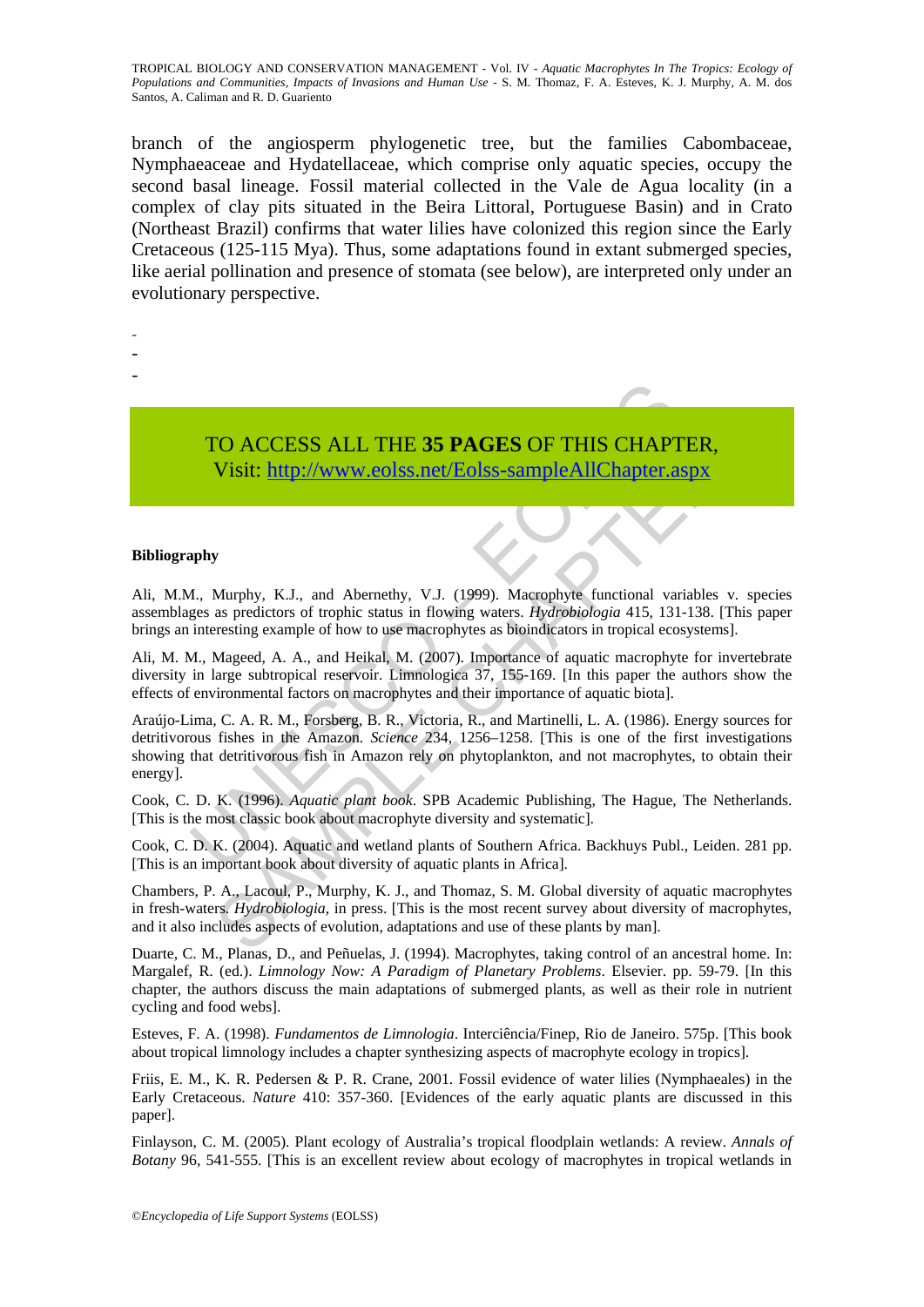Australia].

Junk, W. J., and Piedade, M. T. F. (1993). Biomass and primary-production of herbaceous plant communities in the amazon floodplain. *Hydrobiologia* 263, 155-162. [The primary production and succession of several species of plants along water level fluctuations are shown in this study carried in Amazon].

Keddy, P. A. (2000). *Wetland ecology: Principles and conservation*. Cambridge University Press, Cambridge. 614. [This is a classical book containing all aspects of ecology of macrophytes in wetlands].

Madsen, T. V., and Sand-Jensen, K. (1991). Photosynthetic carbon assimilation in aquatic macrophytes. *Aquatic Botany* 41, 5-40. [This is an excellent review about plant strategies to use inorganic carbon from the aquatic medium].

Morison, J. I. L., Piedade, M. T. F., Müller, E., Long, S. P., Junk, J. W., and Jones, M. B. (2000). Very high productivity of the C<sub>4</sub> aquatic grass *Echinochloa polystachya* in the Amazon floodplain confirmed by net ecosystem CO<sub>2</sub> flux measurements. *Oecologia* 125, 400-411. [In this paper, besides measurements of production, several comparisons with previous works are shown].

Oliveira, A. C. B., Soares, M. G. M., Martinelli, L. A., and Moreira, M. Z. (2006). Carbon sources of fish in an Amazonian floodplain lake. *Aquatic Sciences* 68, 229-238. [This paper highlights the importance of macrophytes for fish for Amazonian fishes and brings a survey of literature about this topic].

sosystem CO<sub>2</sub> flux measurements. *Oecologia* 125, 400-411. [In this paper, besition, several comparisons with previous works are shown].<br>A. C. B., Soares, M. G. M., Martinelli, L. A., and Moreira, M. Z. (2006). Cards are Pieterse, A. H., and Murphy, K. J. (1990). *Aquatic weeds: the ecology and management of nuisance aquatic vegetation*. Oxford University Press, Oxford. 593p. [This is a classical book discussing the main species of weeds, their ecological strategies, problems caused and methods of control; there are several examples from tropics].

Pott, J. P., and Pott, A. (2000). *Plantas aquáticas do Pantanal*. Embrapa, Brasília. 404p. [The systematic, biodiversity and ecology of aquatic macrophytes in Pantanal, Brazil, are considered in this book].

Sculthorpe, C. D. (1985-reprint). *The biology of aquatic vascular plants*. Koeltz Scientific Books, Königstein. 610p. [This is the most classical and complete book about biology and adaptations of aquatic plants].

Thomaz, S. M., and Bini, L. M. (2003). *Ecologia e manejo de macrófitas aquáticas*. Eduem, Maringá. 341p. [In this book, aspects of ecology and management of tropical macrophytes are presented].

Wetzel, R. G. (2001). *Limnology: Lake and river ecosystems*. Academic Press, San Diego. 1006p. [This is a classical book about general limnology, including an excellent chapter about ecology of littoral regions].

#### **Biographical Sketches**

a, several comparisons with previous works are shown].<br>
2. B., Soares, M. G. M., Martinelli, L. A., and Moreira, M. Z. (2006). Carbon sources o<br>
inian floodplain lake. Aquatic Sciences 68, 229-238. [This paper highlights t **Sidinei M. Thomaz** received the BSEE degree in Biology in 1987 and the Ph.D. in Ecology in 1995 from the Federal University of São Carlos (São Paulo State, Brazil). He was president of the Brazilian Society of Limnology from 1999 to 2001 and Coordinator of the Committee for Pos-graduation in Ecology (Brazilian Ministry of Education) from 2002 to 2004. He is currently Associate Editor of 4 journals, including Hydrobiologia. Dr. Thomaz is Adjunct Professor in Ecology and Limnology at the Maringá State University since 1995 and he advised 12 Master and Ph.D. students in the last 10 years. He published c. 90 peer review papers and book chapters and edited 4 books. He has been interacting with individual researchers and groups from at least 5 other Brazilian universities, as well as from Canada, USA and UK. His work approaches ecology of macrophytes, patterns of aquatic diversity and its main determinants. The main environments studied by Dr. Thomaz include tropical and sub-tropical floodplains and reservoirs.

**Francisco de A. Esteves** received the BSEE degree in 1973 from the Federal University of Rio de Janeiro (Brazil) and the Ph.D. in 1978 from Max-Planck Institute für Limnologie (Kiel – Germany) under advisement of Dr. Harald Sioli. In 1978 he started his academic career in the Federal University of São Carlos (São Paulo state, Brazil) where he worked as adjunct professor until 1989. At that time he was invited to work in Federal University of Rio de Janeiro where he has assumed a full professor position in 1993. Due to his leadership he has created in 2006 the Núcleo de Desenvolvimento Sócio-Econômico de Macaé (NUPEM/UFRJ) in Macaé-RJ, the first campus of Biological Sciences outside Rio de Janeiro downtown, where he has been the director so far. Prof. Dr. Francisco de A. Esteves has published more